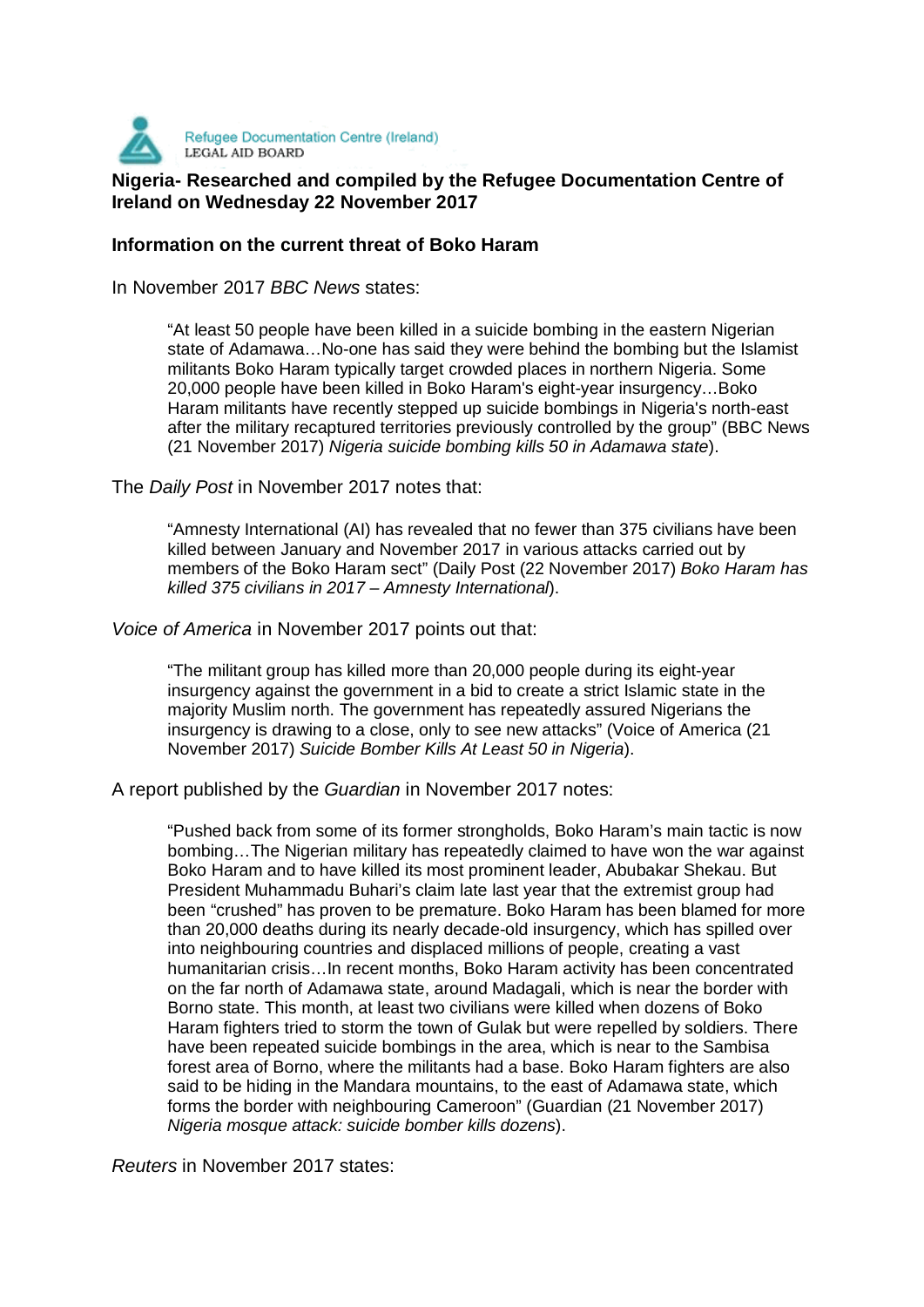"The government and military have said numerous times since 2015 that Boko Haram's eight-year insurgency is almost defeated but the group continues to attack civilian and military targets" (Reuters (21 November 2017) Suicide bomber kills 50 in Nigeria in deadliest attack this year).

This document also points out that:

"Boko Haram has waged an insurgency in northeastern Nigeria since 2009 in its attempt to create an Islamic state in the region. It has killed more than 20,000 and forced around 2 million people to flee their homes. The group split in 2016 and the faction under Shekau is based in the Sambisa forest on the border with Cameroon and Chad and mainly targets civilians with suicide bombers. The other faction is based in the Lake Chad region and led by Abu Musab al-Barnawi. It mainly attacks military forces after quietly building up its strength over the past year. Most attacks focus on Borno state, the birthplace of the insurgency. The group held land around the size of Belgium in Borno, Adamawa and Yobe states until early 2015 but was forced out by Nigeria's army and troops from neighbouring countries" (ibid).

A report published in November 2017 by the Armed Conflict Location and Event Data Project notes that:

"Though Boko Haram was largely dislodged from their base of operations in Sambisa Forest in late 2016, the group continues to carry out small-scale suicide bombings against predominately civilian targets in rural villages and displacement camps of Borno State" (Armed Conflict Location and Event Data Project (10 November 2017) Conflict Trends (No. 63): Real-Time Analysis of African Political Violence, November 2017 [Nigeria excerpt]).

## **References**

Armed Conflict Location and Event Data Project (10 November 2017) Conflict Trends (No. 63): Real-Time Analysis of African Political Violence, November 2017 [Nigeria excerpt]

http://www.ein.org.uk/members/country-report/conflict-trends-no-63-real-timeanalysis-african-political-violence-novembe-6

This is a subscription database

Accessed Wednesday 22 November 2017

BBC News (21 November 2017) Nigeria suicide bombing kills 50 in Adamawa state http://www.bbc.com/news/world-africa-42065509 Accessed Wednesday 22 November 2017

Daily Post (22 November 2017) Boko Haram has killed 375 civilians in 2017 – Amnesty International **http://dailypost.ng/2017/11/22/boko-haram-killed-375-civilians-2017-amnestyinternational/** Accessed Wednesday 22 November 2017

Guardian (21 November 2017) Nigeria mosque attack: suicide bomber kills dozens **https://www.theguardian.com/world/2017/nov/21/nigeria-mosque-attackteenage-suicide-bomber-kills-at-least-50**